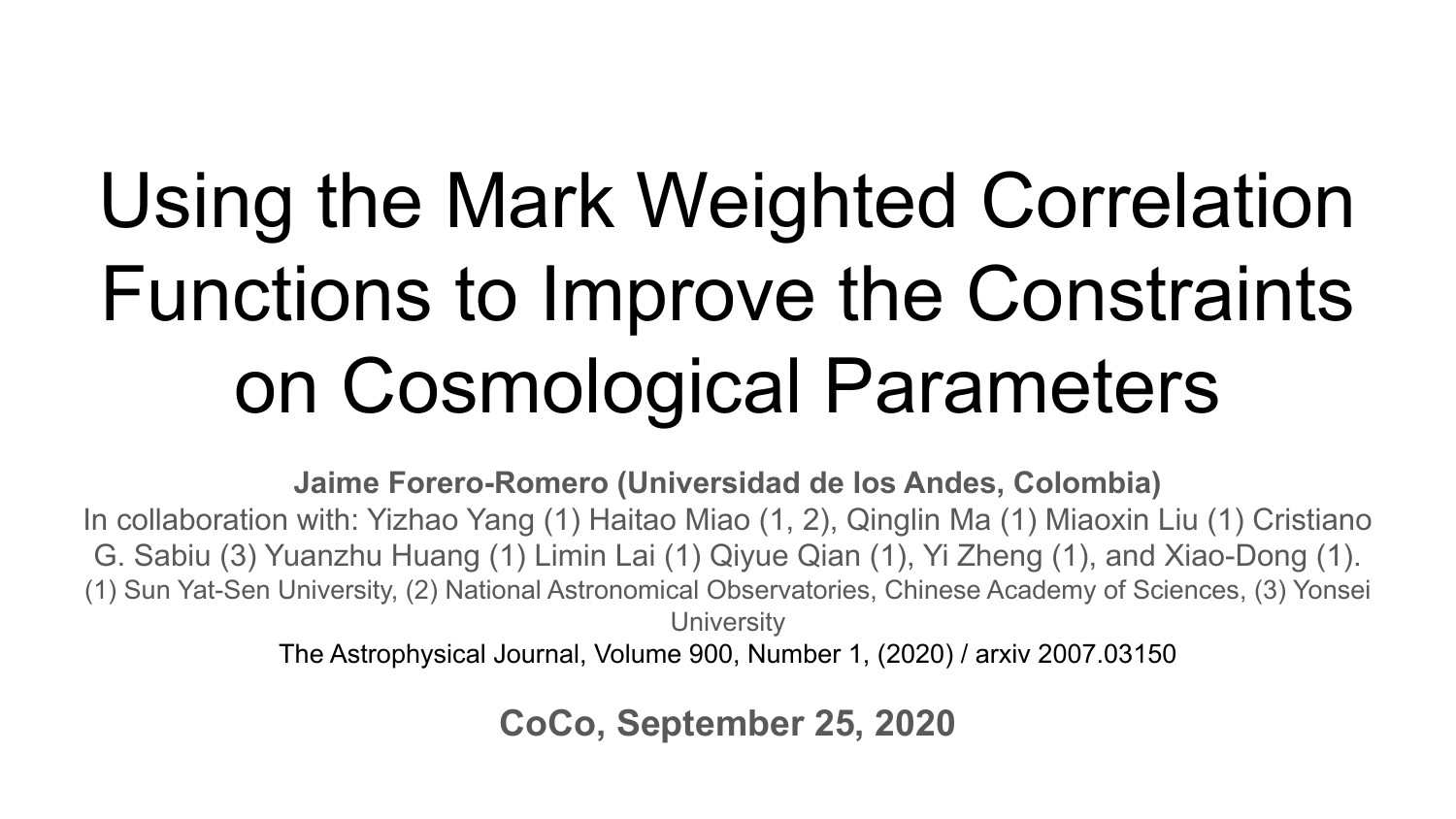# The two-point correlation function is a workhorse in observational cosmology

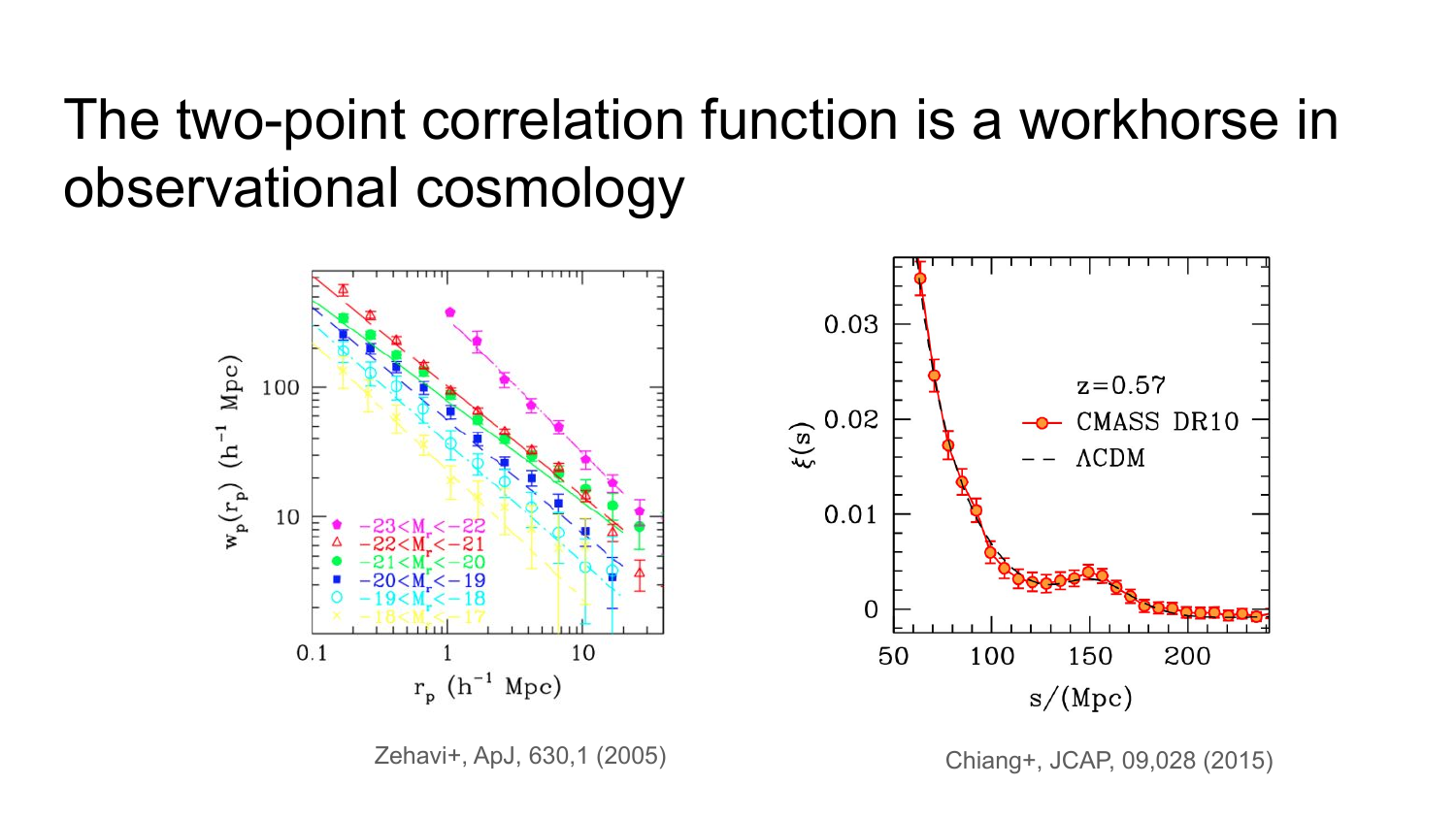## The Marked Correlation Function (MCF) gives different weights to each galaxy



Figure 2. Halos selected from a  $200 \times 200 \times 20(h^{-1}\text{Mpc})^3$  slice in the BigMD sample. Their weights, as represented by the circle size, are determined by  $\rho^{\alpha}$ , where  $\alpha = 1$ ,  $-1$ . The  $\alpha = 1$  scheme puts significantly more emphasis on the objects in dense environment. while the other scheme does the opposite.<br>Yang+, ApJ, 900,1 (2020) / [ environment, while the other scheme does the opposite.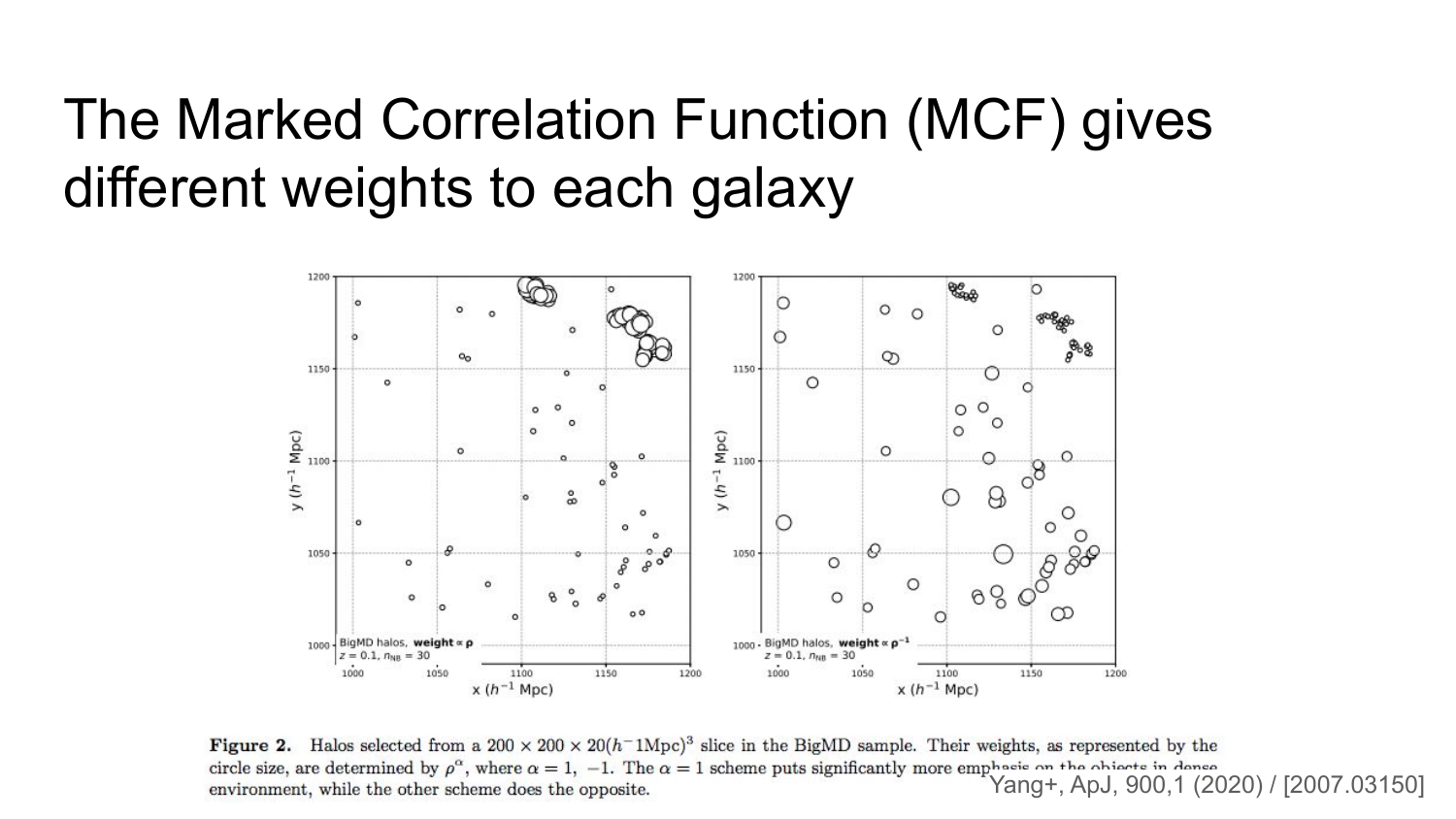# The Marked Correlation Function (MCF) has been suggested to study modified gravity



FIG. 6: The variation of the marked correlation function,  $\mathcal{M}(r)$  for one realization, as a function of comoving length scale, r, for the ACDM [red, full line] and  $|f_{R_0}| = 10^{-4}$  [blue, dashed line] scenario, as a function of [left]  $\rho_*$ , with fixed  $p = 10$ , and [right] p, with fixed  $\rho_* = 0.4$ .

Valogiannis+Bean, Physical Review D, Volume 97, Issue 2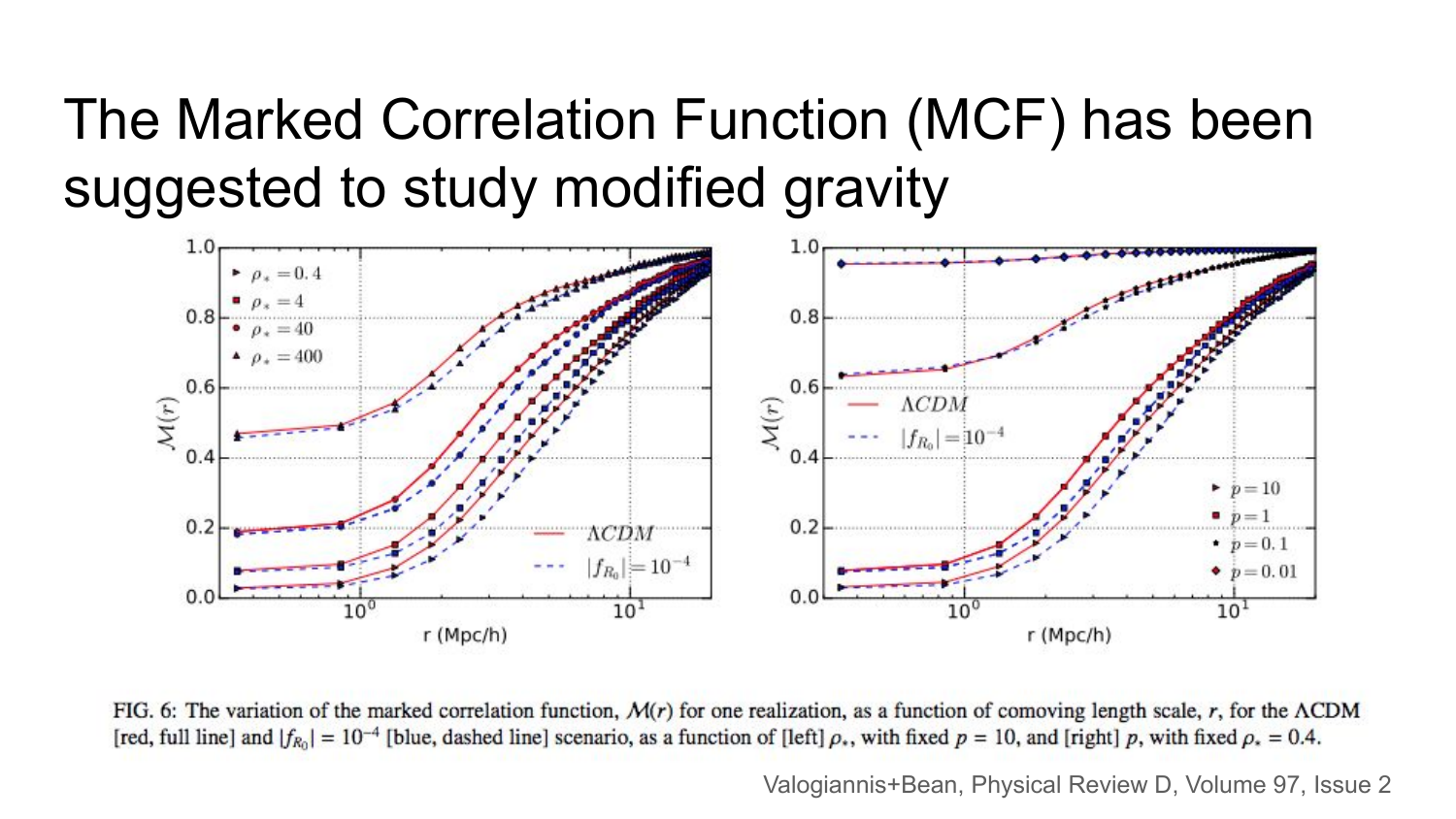# We suggest the MCF to improve constraints on the cosmological parameters



Yang+, ApJ, 900,1 (2020) / [2007.03150]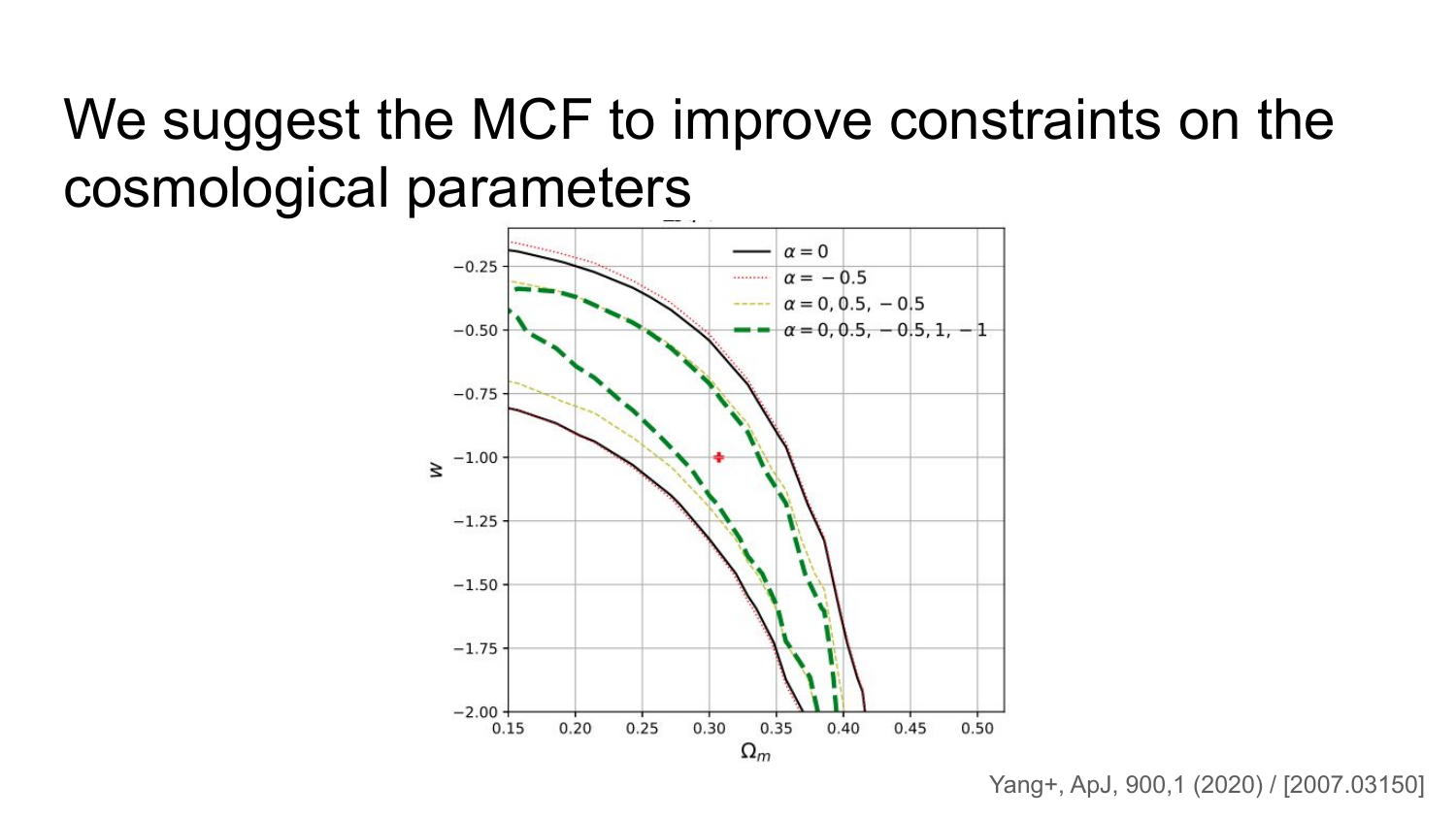## We start with a Landy-Szalay estimator

$$
W(s,\mu) = \frac{WW - 2WR + RR}{RR}
$$

$$
\mu = \cos(\theta)
$$

with  $\theta$  being the angle between the line joining the pair and the line of sight (LOS) direction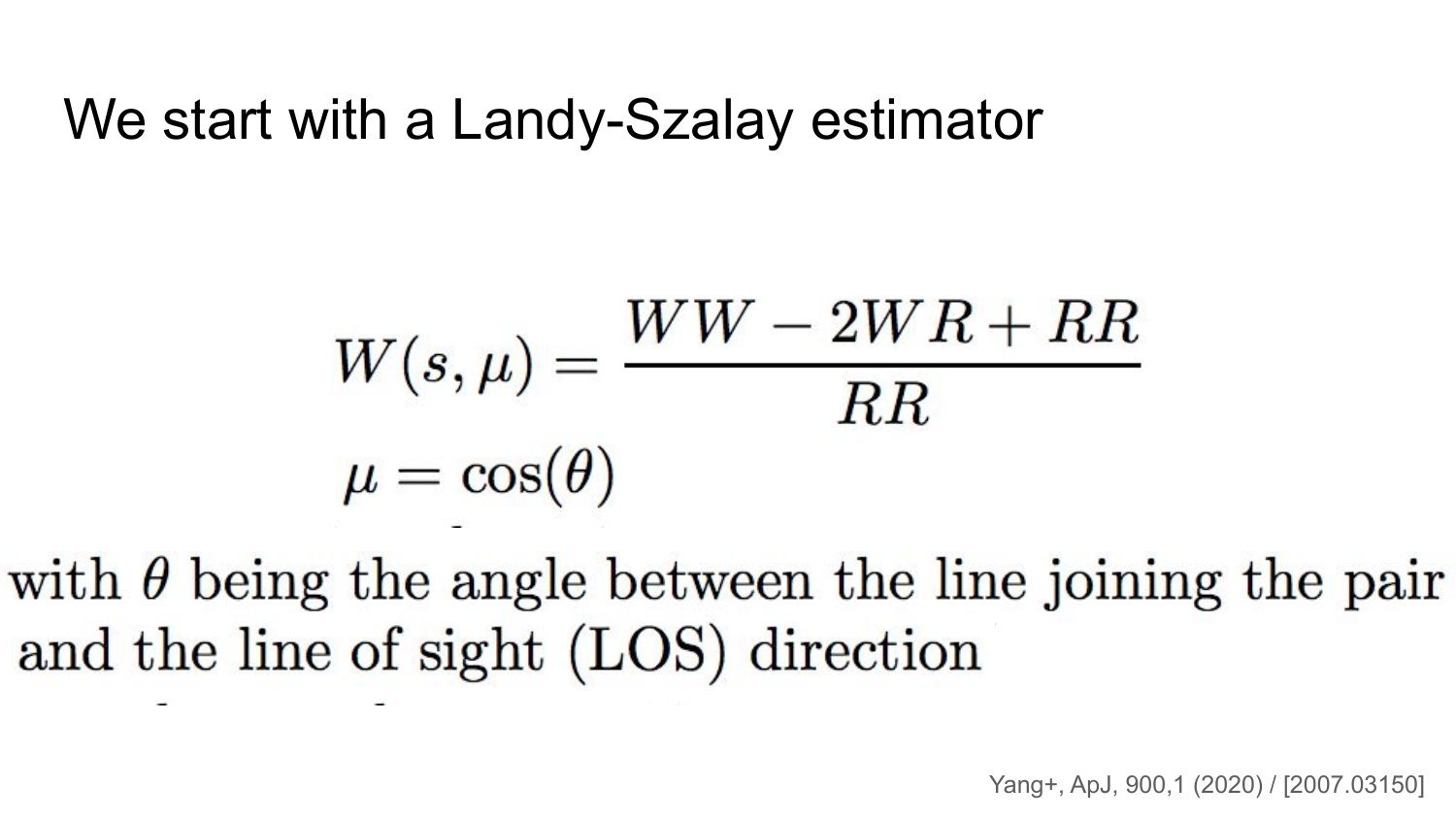#### We weight the tracers using the density field

$$
\text{weight} = \rho_{n_{\text{NB}}}^{\alpha} \qquad \rho_{n_{\text{NB}}}(\mathbf{r}) = \sum_{i=1}^{n_{\text{NB}}} W_k(\mathbf{r} - \mathbf{r_i}, h_W)
$$
\n
$$
\xi(\mathbf{r}) = \langle \delta(\mathbf{x}) \delta(\mathbf{x} + \mathbf{r}) \rangle
$$
\n
$$
W(\mathbf{r}) = \langle \delta(\mathbf{x}) \rho_{n_{NB}}(\mathbf{x})^{\alpha} \delta(\mathbf{x} + \mathbf{r}) \rho_{n_{NB}}(\mathbf{x} + \mathbf{r})^{\alpha} \rangle
$$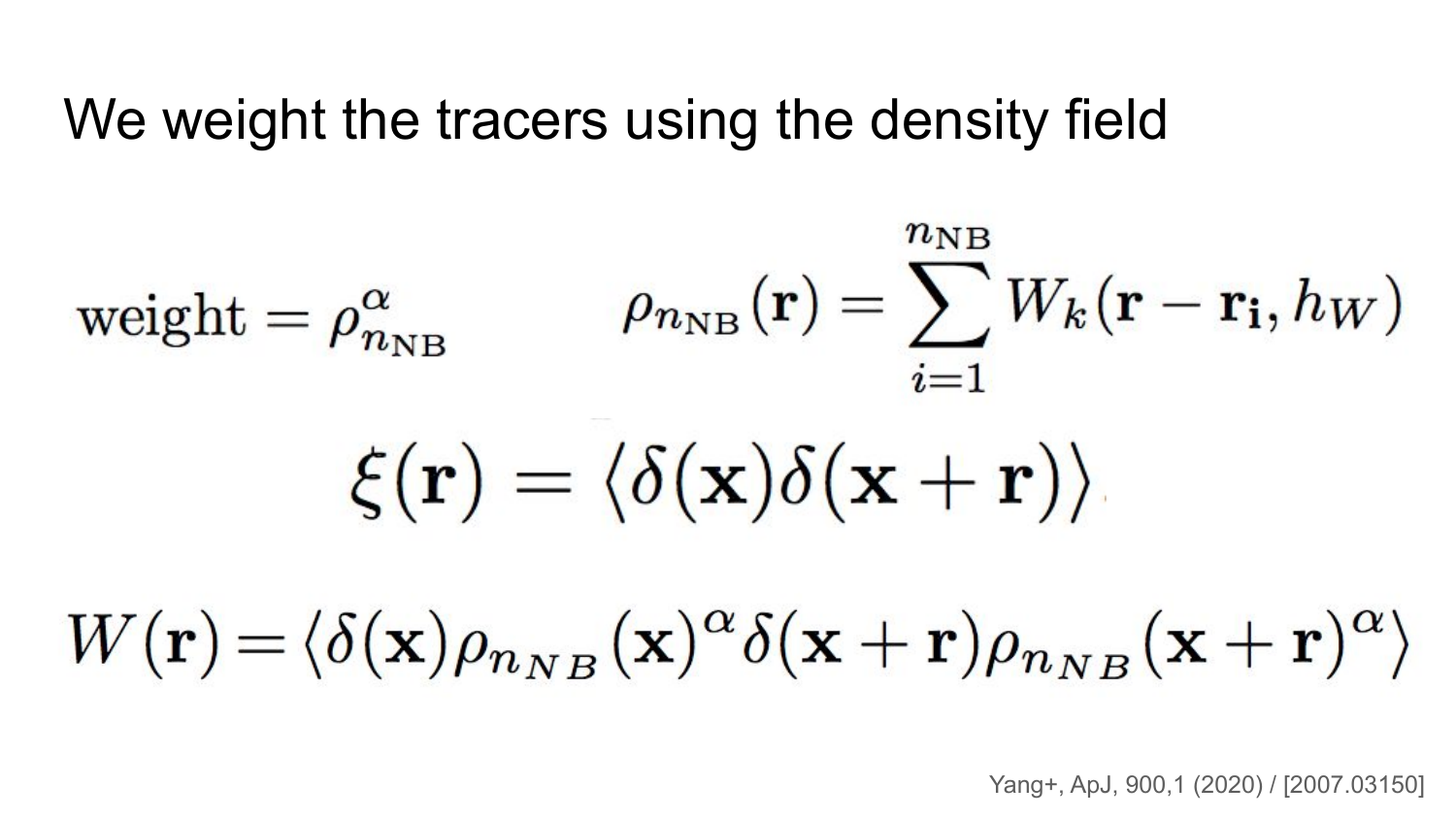# Compared to the standard 2pCF we find different features



Yang+, ApJ, 900,1 (2020) / [2007.03150]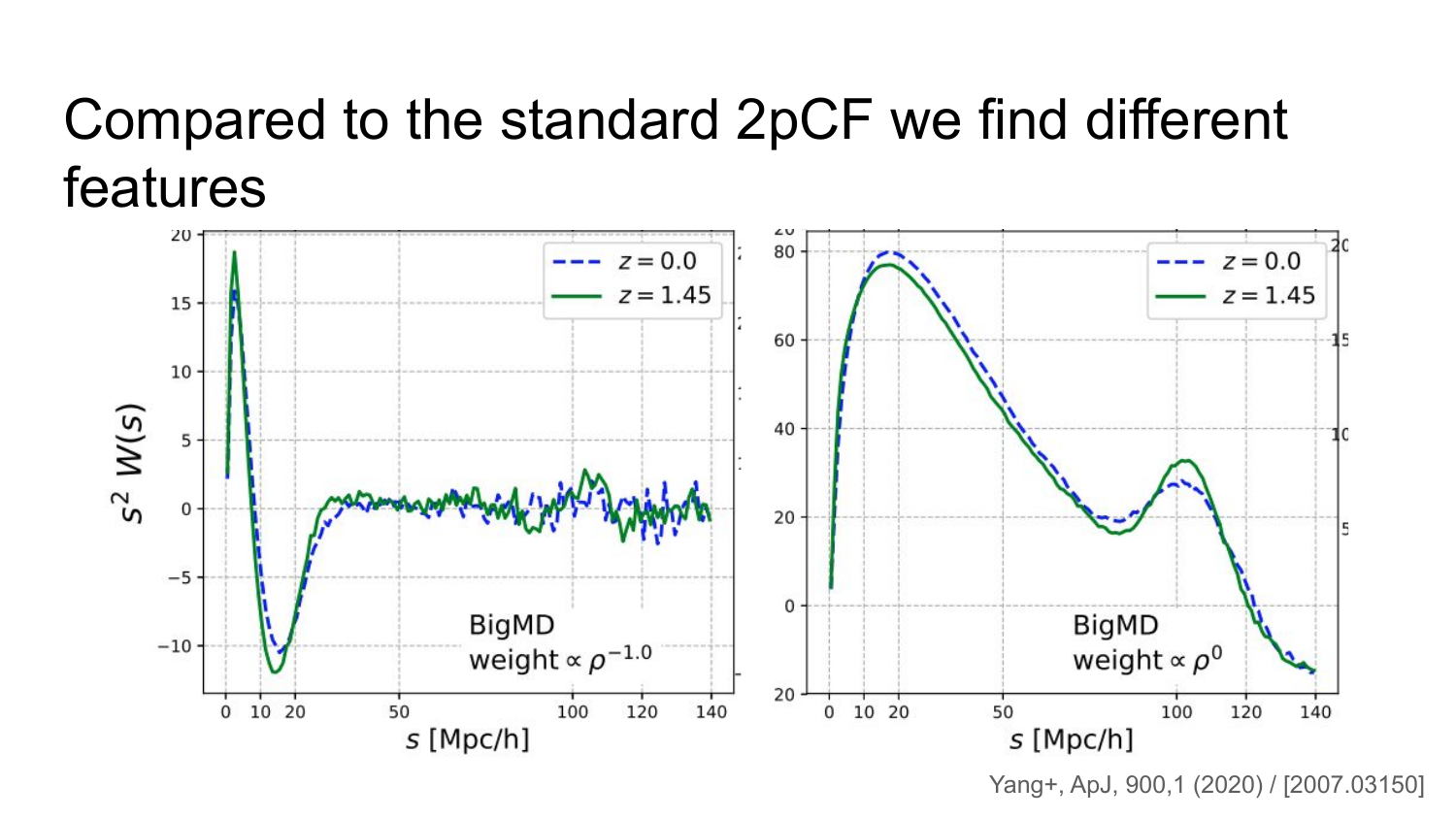#### We find a sharp peak around 5 Mpc/h

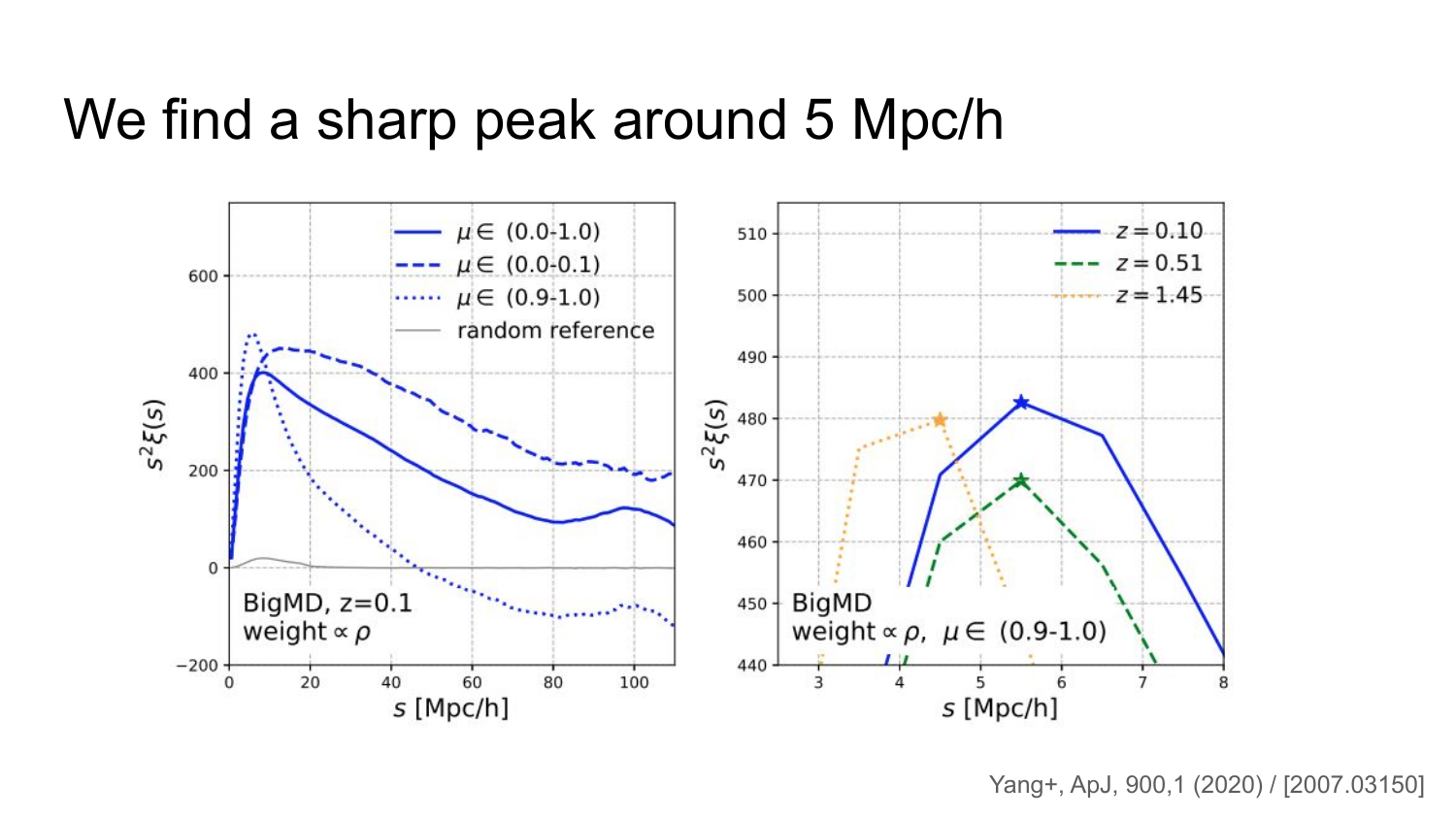#### We find a valley around 15 Mpc/h

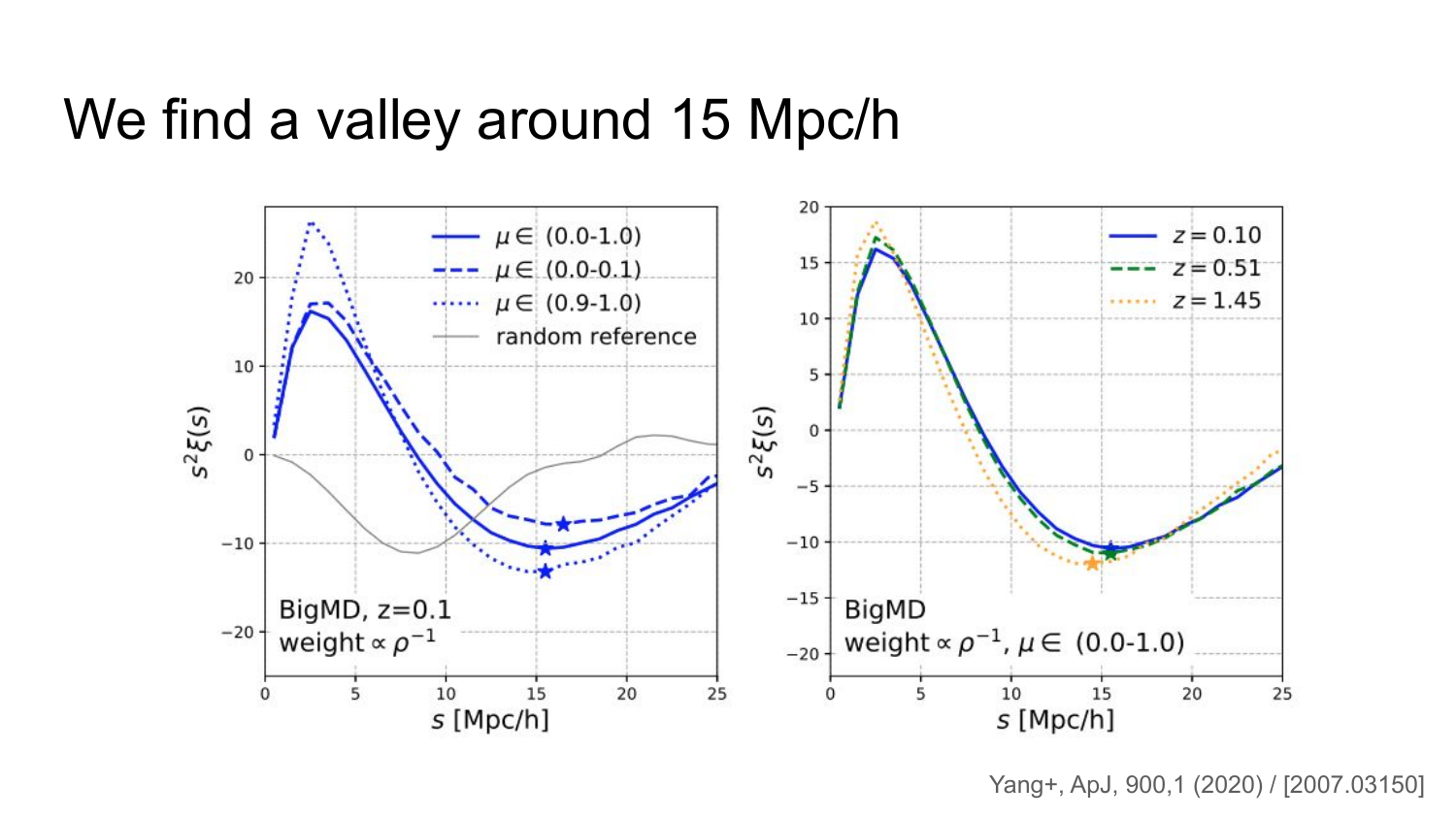## Can we use these features to probe cosmology?

In galaxy surveys, the angular positions and redshifts of each galaxy is converted to 3D positions using the redshift-distance relation  $r(z)$  adopted in an assumed cosmology. So wrongly adopted cosmology parameters lead to the following distortions of length in the directions parallel and perpendicular to the LOS,

$$
\alpha_{\parallel}(z) = \frac{H_{\text{true}}(z)}{H_{\text{wrong}}(z)},
$$
  
\n
$$
\alpha_{\perp}(z) = \frac{D_{A,\text{wrong}}(z)}{D_{A,\text{true}}(z)},
$$
\n(7)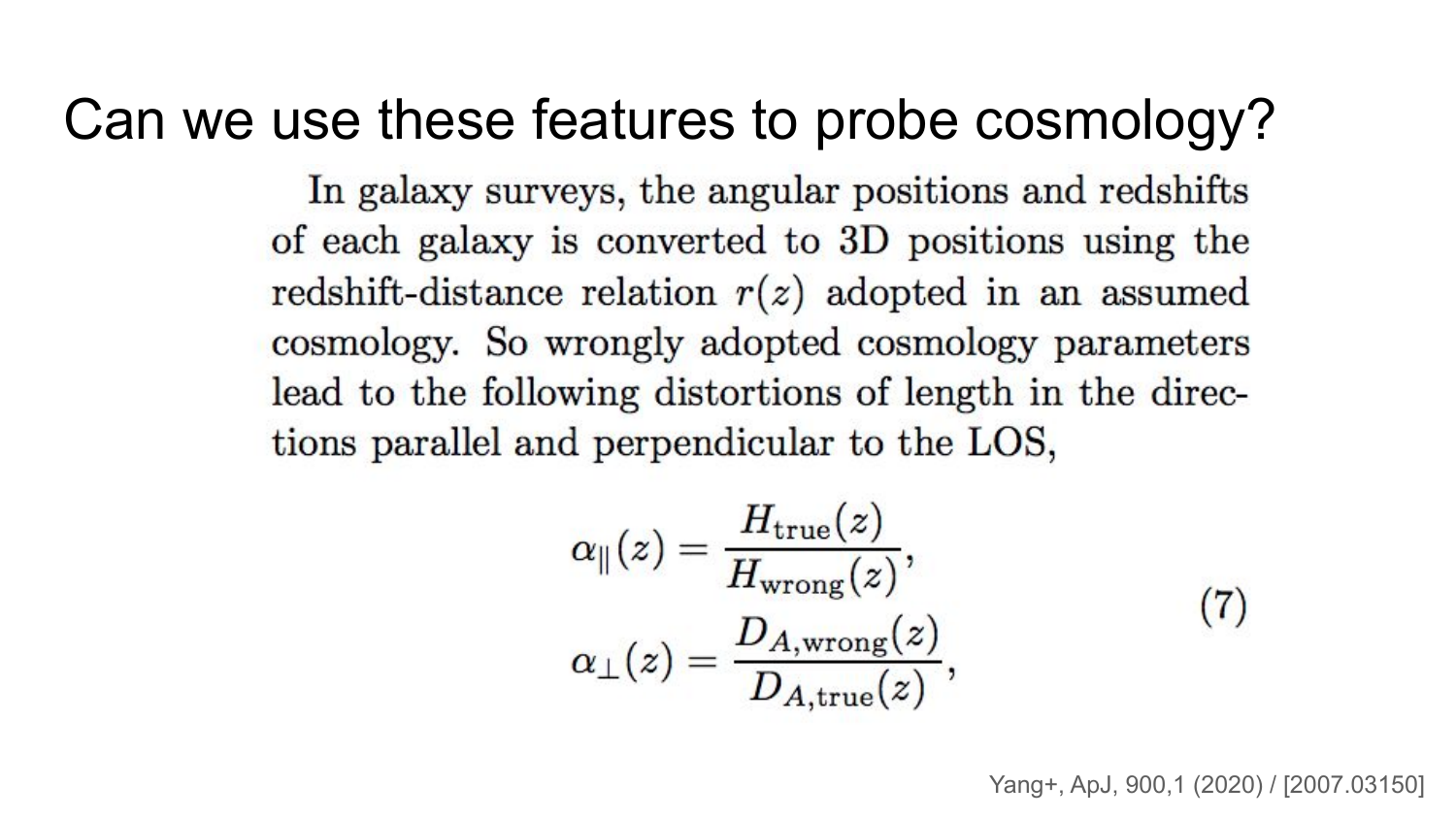## No. Peak and valley are largely insensitive to cosmology



Yang+, ApJ, 900,1 (2020) / [2007.03150]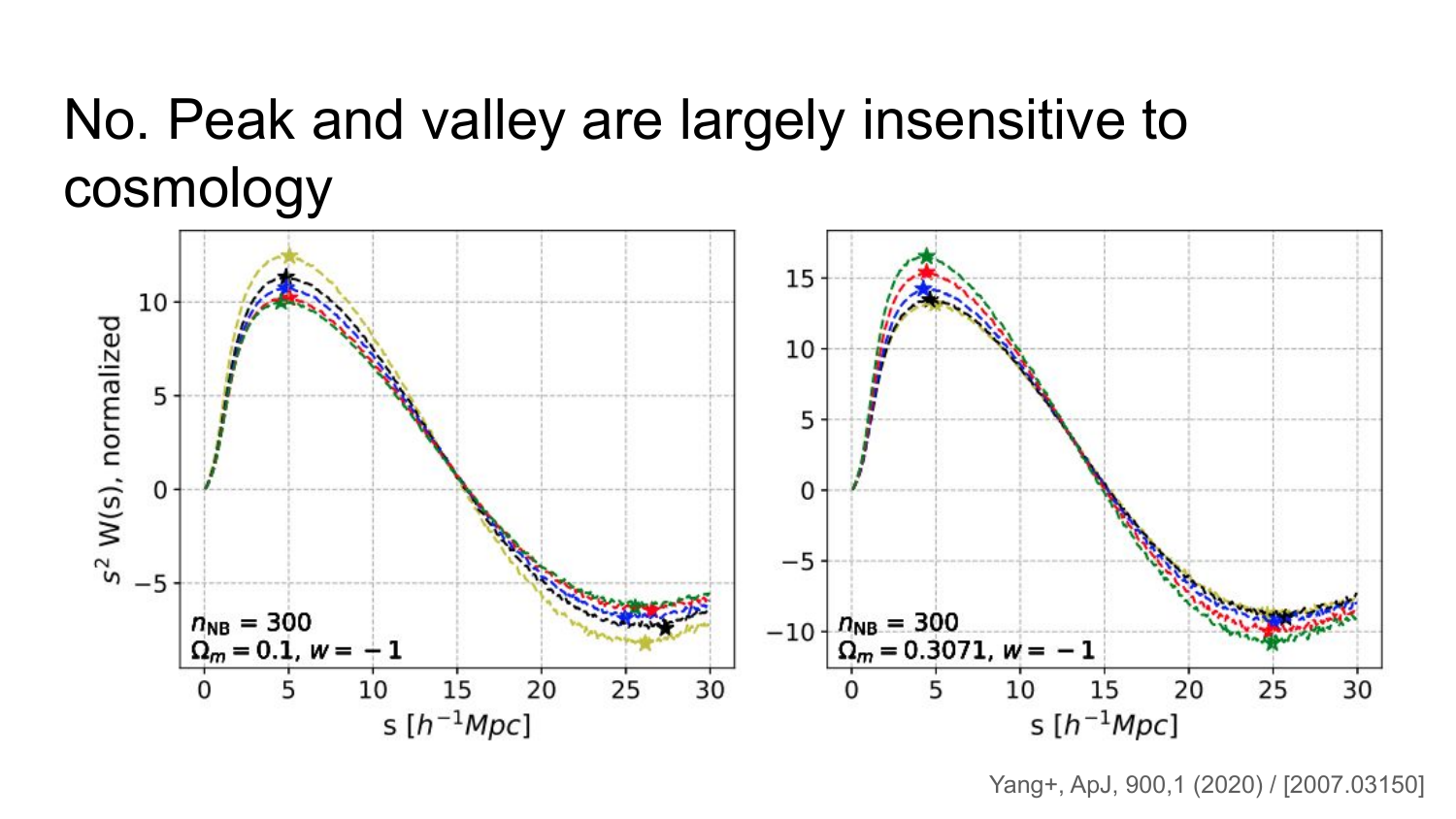#### The peak is largely insensitive to cosmology

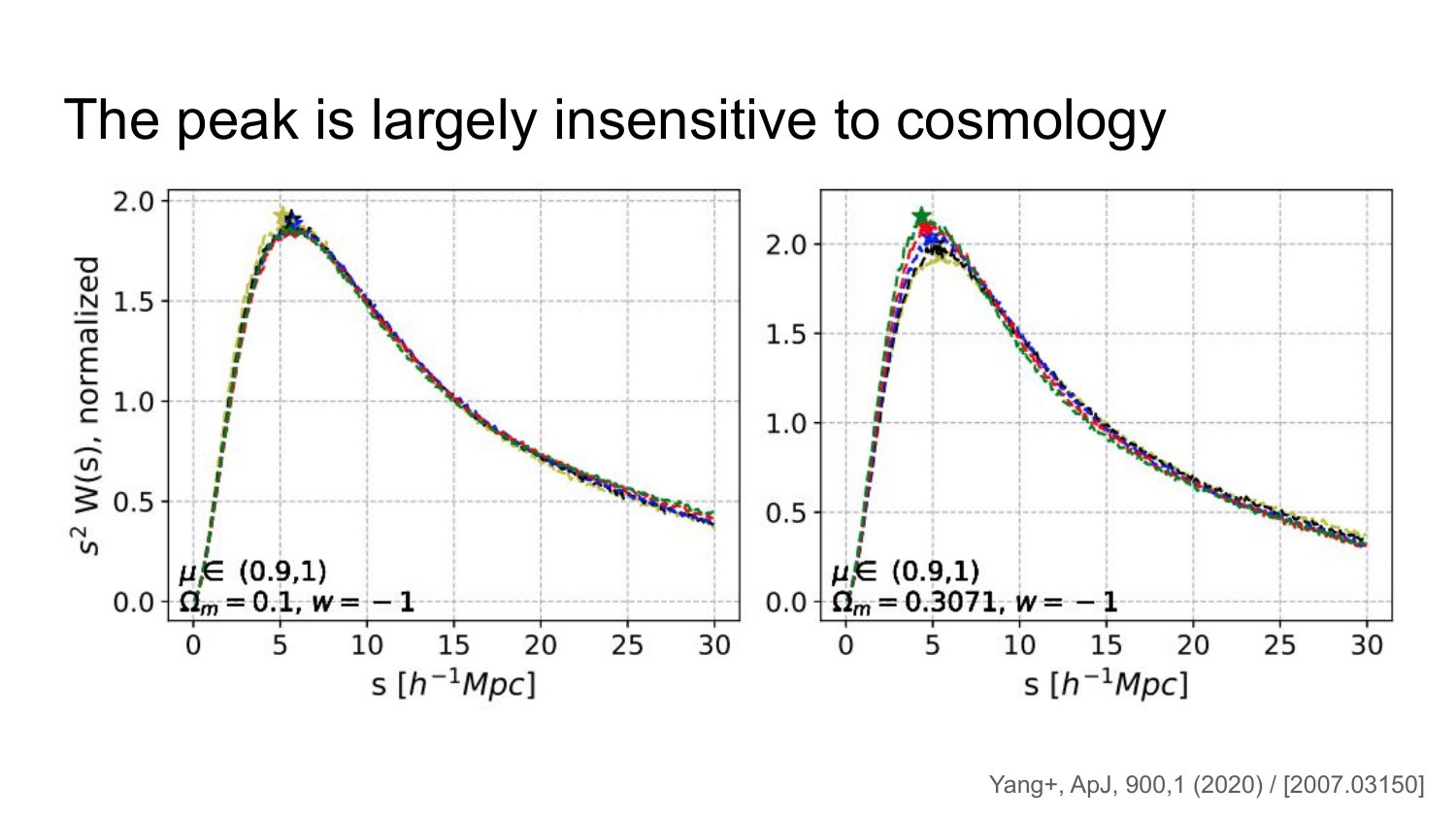#### However, the peak is affected by sigma 8

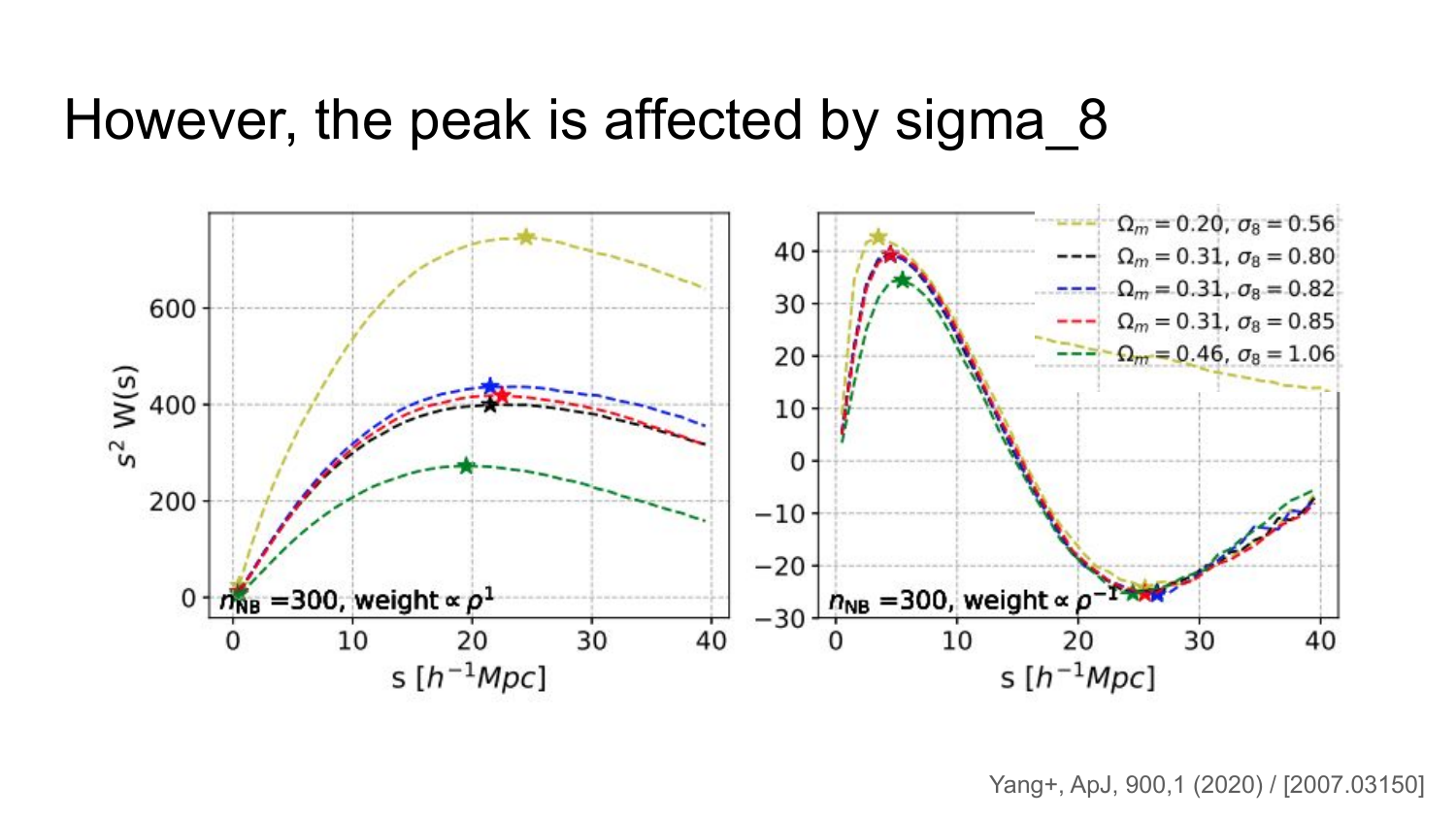#### The valley is influenced by the bias

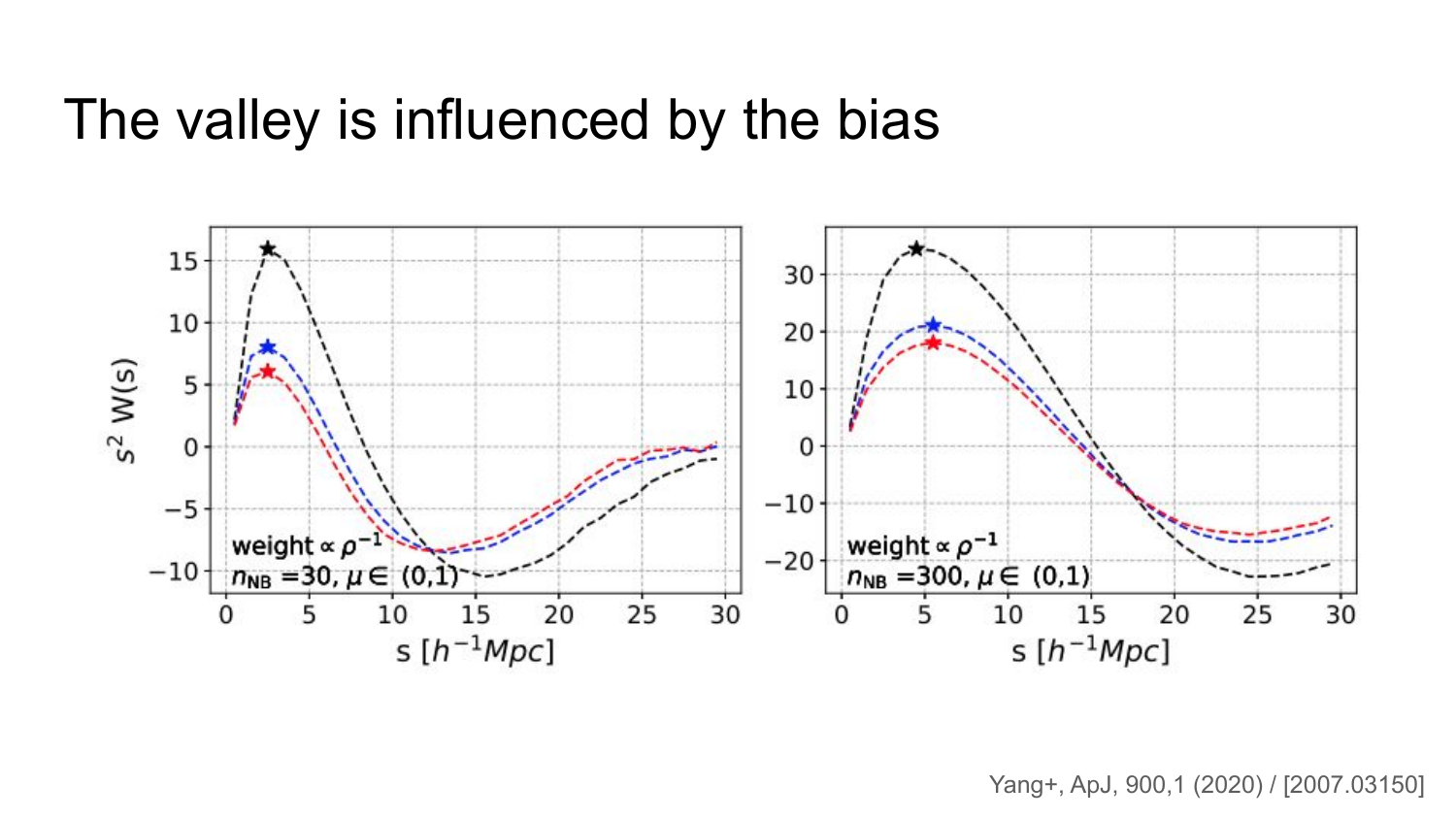## Using the full shape of the MCF we can constrain cosmological parameters

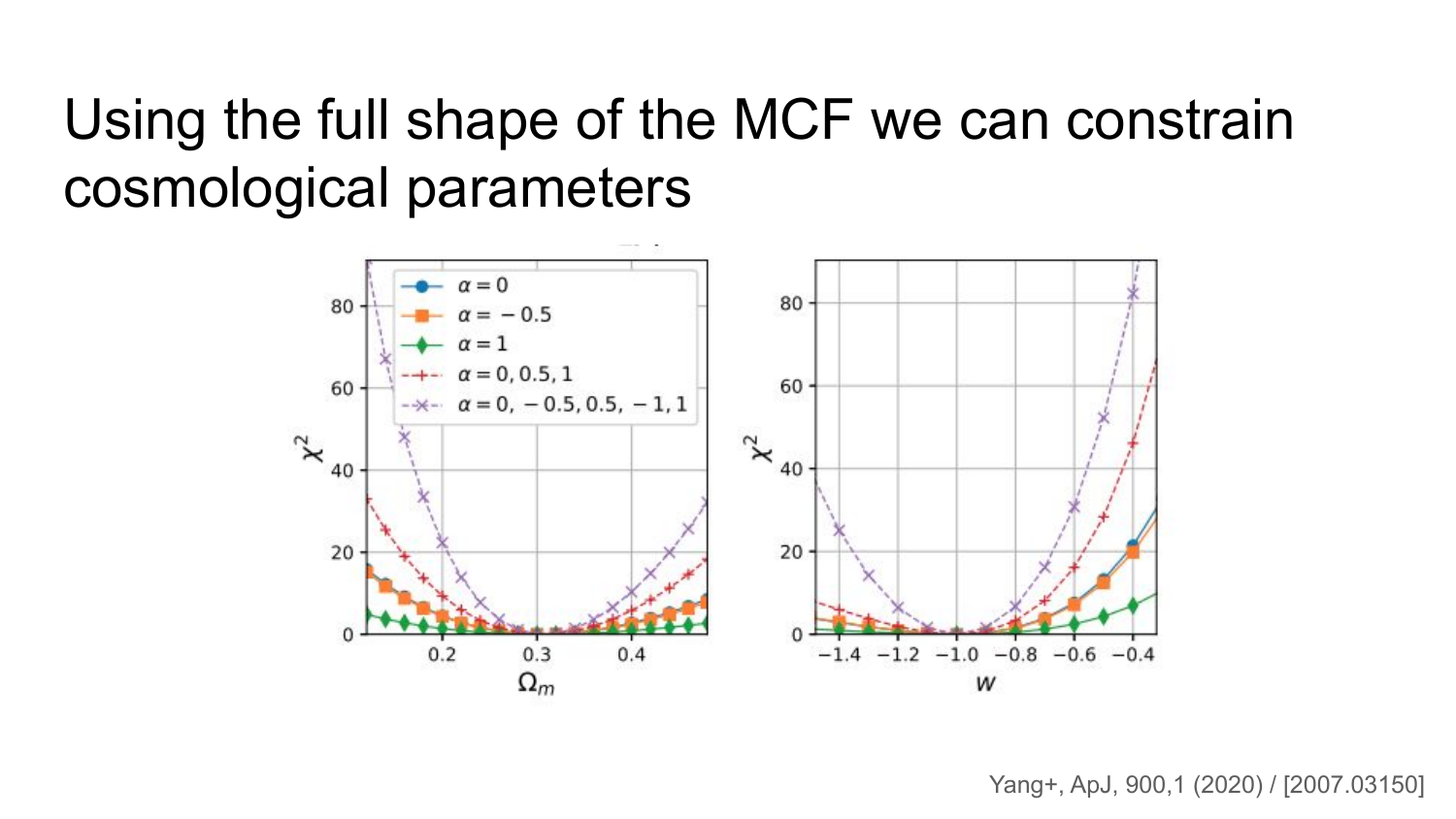## Joint distributions can be narrowed down with the **MCF**



Yang+, ApJ, 900,1 (2020) / [2007.03150]